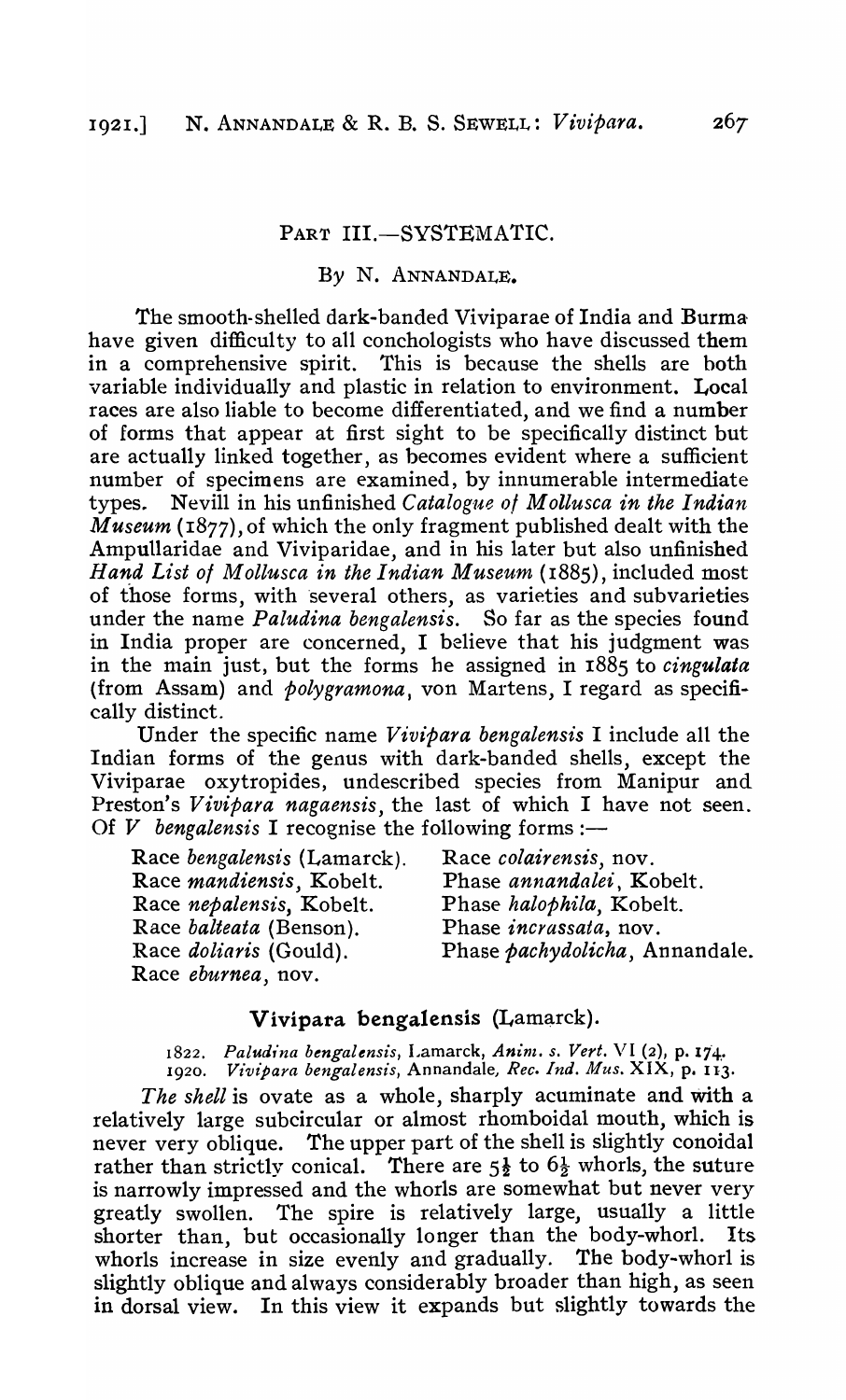outer margin. 1'he umbilicus is narrowly perforate or completely closed, rarely more open, the columella is strongly arched, with a narrow margin and.by no means prominent} the outer lip is almost semicircular, sharp, thin and joined to the columellar margin above as a rule merely by a thin, glary deposit. In the adult shell the sculpture consists of fine longitudinal ridges, which are convex outwards and on the body-whorl sometimes take the form of fine irregular ribs er varices. Only traces of spiral sculpture can as a rule be distinguished on adult shells, but the young shell bears rows of very fine punctae, representing the bases of minute chaetae. The colouration varies considerably, but is always some shade of greenish-olivaceous, marked with dark spiral bands. These are as a rule narrow, but broader bands alternate with still narrower, often paler linear ones of the nature of 'shadow stripes.' The bands are occasionally rendered obsolescent, though rarely or never quite obsolete, either by a general deposit of dark pigment or by an incomplete albinism. The fully developed mouth usually has a narrow black rim.

The operculum is moderately thin and of a deep brownish colour. The external surface is concave as a whole. The outer margin is strongly curved, the inner margin slightly sinuate and the posterior extremity bluntly pointed. The muscular scar is moderately large and prominent, much deeper in colour than the rest of the operculum.

In all races two types of shell can be found. They may be called the normal type and the elongate. In the former the shell is considerably more globose, broader in proportion to its height, with a larger mouth and a shorter spire than in the other. The difference is not sexual, but apparently dimorphic. In most races the normal type is much the commoner, but in the phase *annandalei* the proportionate numbers of the two are reversed, and this is also so in the race *balteata.* In the race *colairensis* the normal type is about as elongate as the elongate type in the *forma typica,*  but shells of a still more elongate type are also found occasionally.

In the *forma typica* and in the race *mandiensis* a third type of shell is sometimes found. It may be called the gigantic type, for its characters are great size, more swollen whorls, broader umbilicus and more projecting mouth. Sometimes, especially in large marshes, this type shows a tendency to predominate and almost assumes the rank of a phase.

Yet a fourth type occurs, much more rarely than the others, namely, the canaliculate, in which the outline is extremely broad and the surface outside the suture deeply impressed. Single shells of this type have been found in the *forma typica* and in the dark form of the race *eburnea.* 

The elongate type of shell was called *Paludina elongata* by Swainson, the gigantic *P. gigantica* by Reeve and the canaliculate *P. bengalensis* var. *canaliculata* by Nevill, but I have avoided the Use of these latinized names, for as a rule they apparently represent mere aberrations.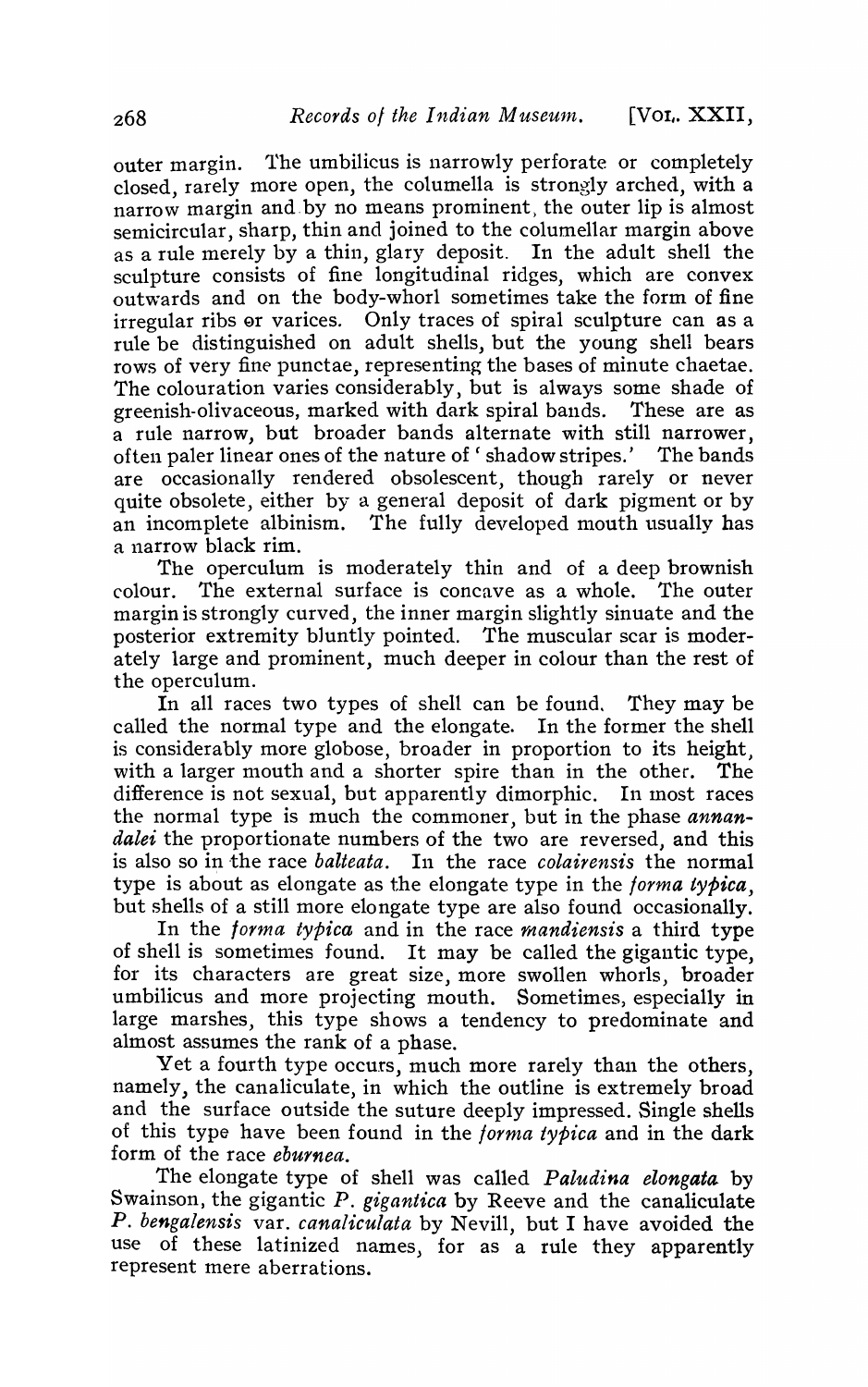*Soft parts.*—As yet we know too little about the details of the comparative anatomy of the Viviparidae to say with certainty what characters in the soft parts are of specific importance, but the following four points may be noted wherein a definite anatomical difference exists between *V vivipara* and other species for which information is available  $:$ -

I. The marginal processes of the mouth are moderately well developed, less so than in *V oxytropis,* but more so than in the adult of *V* dissimilis and *V vivipara*. Three are much larger than the others.

2. The testis consists of a single lobe, not of two subequal lobes as in V *vivipara* or of a large primary lobe with an ill-developed second lobe as in *V dissimilis.* 

3. The male tentacle is less differentiated than in V *vivipara,*  but not less so than in *V dissimilis* and other Indian species examined.

4. The right pleural ganglion is almost completely fused with the right cerebral ganglion, whereas in *V vivipaya* there is a short but distinct commissure.

*Radula.* --The radula is chiefly noteworthy for the following

points :- $\frac{1}{r}$ The teeth are moderately large and stout and have their denticulation well but not immoderately prominent.

2. The central is relatively large and considerably broader than long. Its distal margin is distinctly concave. The lobe in the middle of its cutting edge is quadrate, much broader than deep and relatively large. It has on each side of it at least five triangular denticulations, which are sharply pointed and decrease in size gradually from within outwards.

3. The two laterals and the marginal on each side are relatively broad and not very much longer than the central. Their denticulations are comparatively coarse and on the laterals closely resemble those on the central. On the marginal they are much finer and there are over twenty. The upper extremity of the edge of this tooth is usually expanded to form a small triangular process.

The foregoing description and observations are intended to apply to the species as a whole. I will describe separately the various races that occur in different parts of the Indian Empire, and then the phases, whose peculiarities are probably due to some physical factor in their environment acting directly on the individual, rather than to geographical isolation of the race.

The anatomy of the Viviparidae, so far as it has been studied, is strikingly uniform in most respects and little or no recognisable difference has been found in the different forms of *V bengalensis* so far as the radulae and soft parts are concerned. In the radular teeth slight racial peculiarities might perhaps be found, but they are so ill marked that it would be misleading to lay stress upon them.

The different local races of *V bengalensis* have the following distribution. The *forma typica* is peculiar to the lower Ganges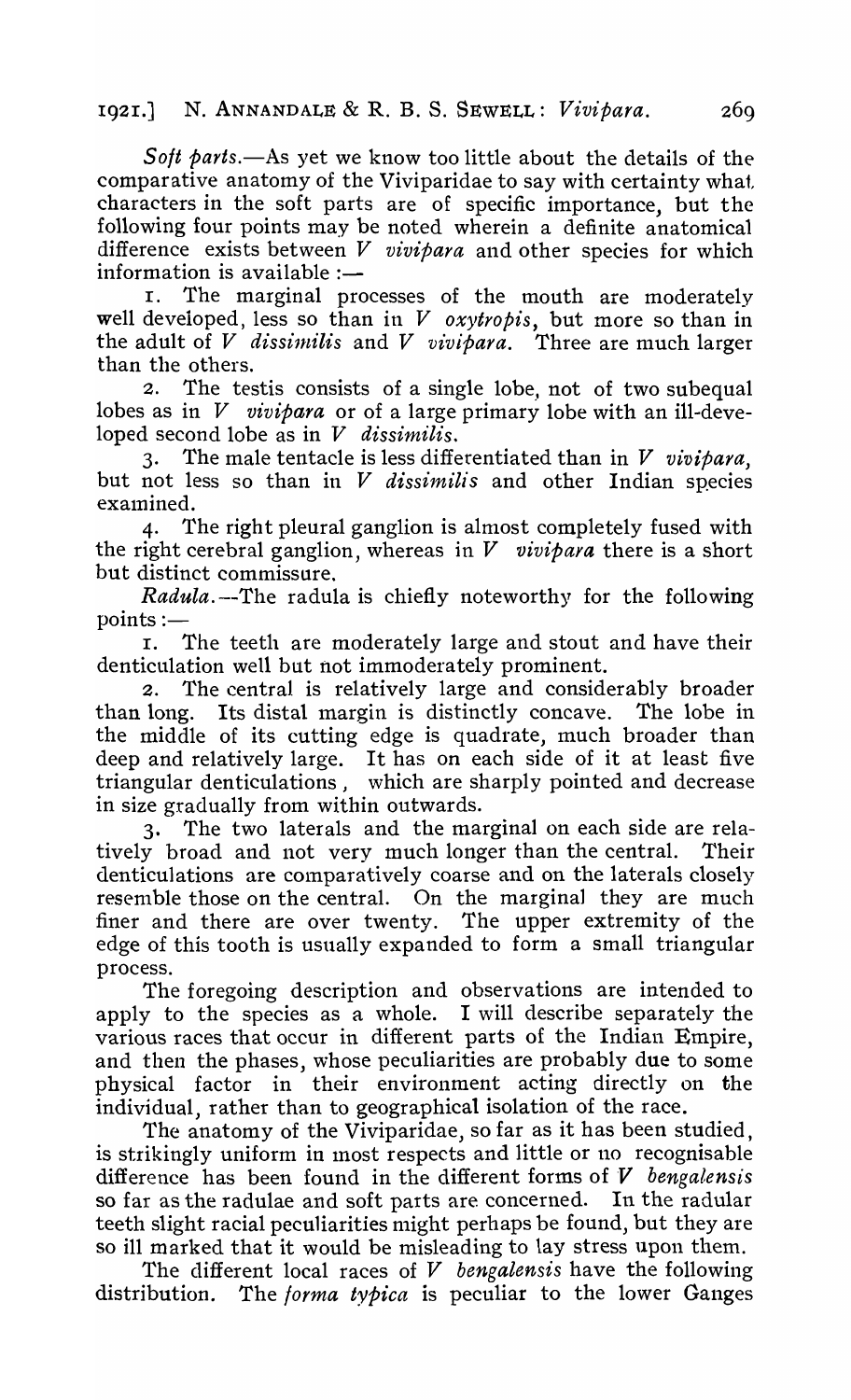valley. Westwards it is replaced, apparently quite gradually, by *mandiensis* and southwards by *eburnea.* The race *nepalensis*  occupies the base and lower valleys of the Eastern Himalayas from NepaJ to the east of Assam, but in the plains of Assam is gradually replaced by *balteata,* which in its turn gives way to *doliaris*  in the valleys of Burma. In no instance is it possible to draw a precise line, either structural or geographical, between the different races.

The form that I have called race *colairensis* differs from the others here recognised as races, in that it has been found only in one locality. A large number of individuals were, however, examined and the racial characters seem to be remarkably distinct.

In a sense two *(incrassata* and *pachydolicha)* of the four phases here recognised, are modifications of the local race eburnea rather than of the species as a whole, but in the other two *(annandalei* and *halophila)* the phase-characters mask the racial ones and the phase is found in the territory of more than one race.

For these reasons I have carefully avoided a specious appearance of precision in defining the diagnostic characters of races and phases. I have also refrained from giving measurements of individual shells. These I have found most misleading in diagnosis, the differences in form depending not so much on point to point measurements as on the curvature and inclination of the outlines. Such differences can be property demonstrated only by good figures. Unless it is otherwise stated, I have examined large numbers of specimens of each race and phase from several or many localities.

## Race bengalensis (Lamarck).

## (Plate  $\overline{\textbf{I}}$ , figs.  $\overline{\textbf{I}}$ -3.)

- *1822. Pall/di1la bengalens£s,* Lamarck, *Anim. s. Vert.* \'1 (2), p. 174·
- *1822. Paludina elongata,* Swainson, *Zool. Ill.* Ser. I, II, p1. xcviii, top.
- ] 841. *Paludt'na bengalensis,* Delessert, *Rec. de Coquilles,* pI. 31, figs. *2a,2b.*
- 1852. Paludina bengalensis, Küster, in Martin and Chemnitz's Conch. *Cab., Paludz'na* I, p. 17, pI. 3, figs. 15,16.
- *1862. Paludina bengalensis* and P. *gigantea,* Reeve, *Con. Icon.,* pI. ii, figs. *Sa,* Sb, and 7.
- 1876. Paludina bengalensis, and P. bengalensis var. gigantea, Hanley and Theobald, *Con. Indica*, pl. lxxvi, figs. 8, 9, 10 and pl. . lxxvii, fig. 5.
- 1877. Paludina bengalensis, (Typical sect. in part) Nevill, Cat. Moll. *Ind. Mus.,* pp. 26-28.
- *1885. Paludina bengalensis* (in part), with subvar. *phaeostoma, elongata, gigantea* and *canaliculata,* Nevill, *Hand List Moll. Ind. Mus., II, pp. 20, 21.*
- 1909. *Vivipara bengalensis*, Kobelt, in Martin and Chemnitz's, Conch. *Cab., Paludina,* II, p. 271, pI. lv, figs. 1-4.

I regard the race found in the lower Ganges valley as the forma typica of the species. The typical shell of this race is about  $I<sup>2</sup>$  times as high as broad and the spire and body-whorl as seen in dorsal view are about equally high. The whorls are rather tumid and the body-whorl is evenly convex in profile, not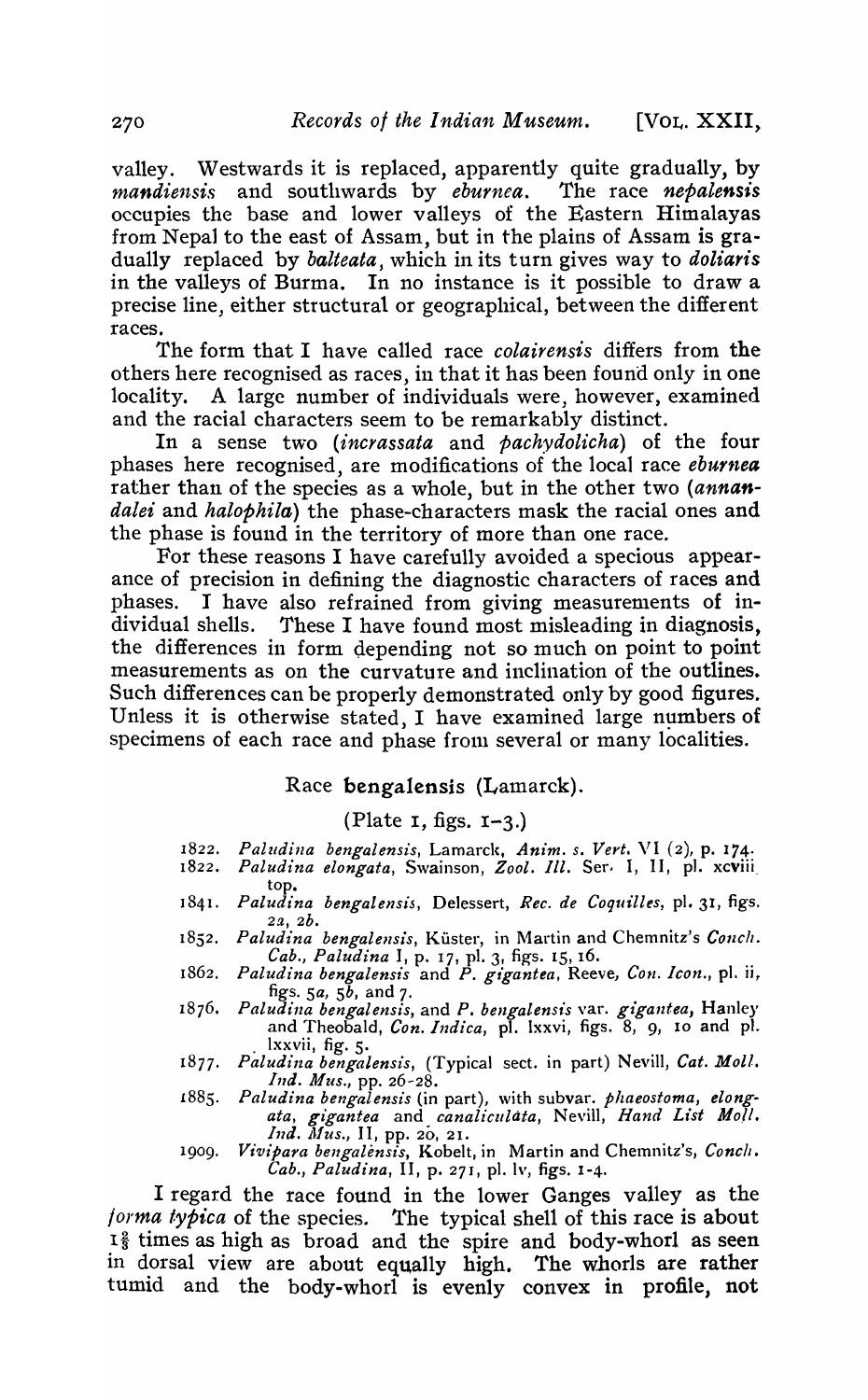biangulate. The mouth of the shell is sub-circular and has a narrow black margin when complete. It is nearly as high as the spire and very little oblique. The umbilicus is narrow. The colouration is never very brilliant. The ground colour is greenish and opaque. The dark bands are variable and irregular, but the alternating of broad and narrow bands can always be seen if the shell is clean. The bands are hardly incrassated. The interior of the shell is white.

The elongate type of shell occurs occasionally with the typica $<sup>1</sup>$ </sup> one. In it the height is about  $I_{\frac{1}{2}}$  times the maximum diameter Its mouth is relatively small. The gigantic type is rarer than the elongate one, but occasionally occurs almost as a distinct phase. It is, however, also found with the typical form, apparently as an aberration.

Nevill has given the name subvar. *canaliculata* to a curious shell from Raniganj in Bengal. This specimen, which is the only one of the kind I have seen in this race, has a somewhat turbinate form and a broad, deeply impressed suture. It must be regarded as a mere abnormality.

This race is usually found in large ponds, marshes and backwaters with a properly aquatic vegetation. Where the vegetation is scanty the shells are usually dwarfed.

# Race mandiensis, Kobelt.

## (Plate I, figs. 4 and 10.)

#### 1909. *Vivipara bengalensis*, var. *mandiensis*, Kobelt, *op. cit.*, p. 414. pI. lxxvii, figs. 8, 9.

This race is so like the *forma typica* that I have kept it distinct with some hesitation and only after ascertaining that the differences persist with fair constancy over a large territory. These  $diff$ erences, small as they are, are well shown on plate I. The spire is rather more conical and a little narrower than in the *forma typica,*  the aperture not quite so broad, but more projecting, the umbilicus broader. There is great variation in colour, probably due to the nature of the water in which the animal lives. The shells in the type-series are pale, but have the alternating broad and narrow spiral bands well developed. Shells from Ambala in the plains of the Punjab are very similar. Specimens from shallow ponds in Lahore have the shell pale and translucent like opal glass. the periostracum extremely thin and evanescent and the dark markings often almost obsolete. In such specimens the animal is also very pale. Shells from the island of Bombay, on the other hand, are unusually brilliant in colouration, the ground-colour being bright olive-green and the bands well defined, dark and regular. *Type-series.* No. Ms08I/r *Z.S.l* 

*Geographical range.*—The type-series is said to be from Mandi, a small native state high up in the Kangra valley in the Western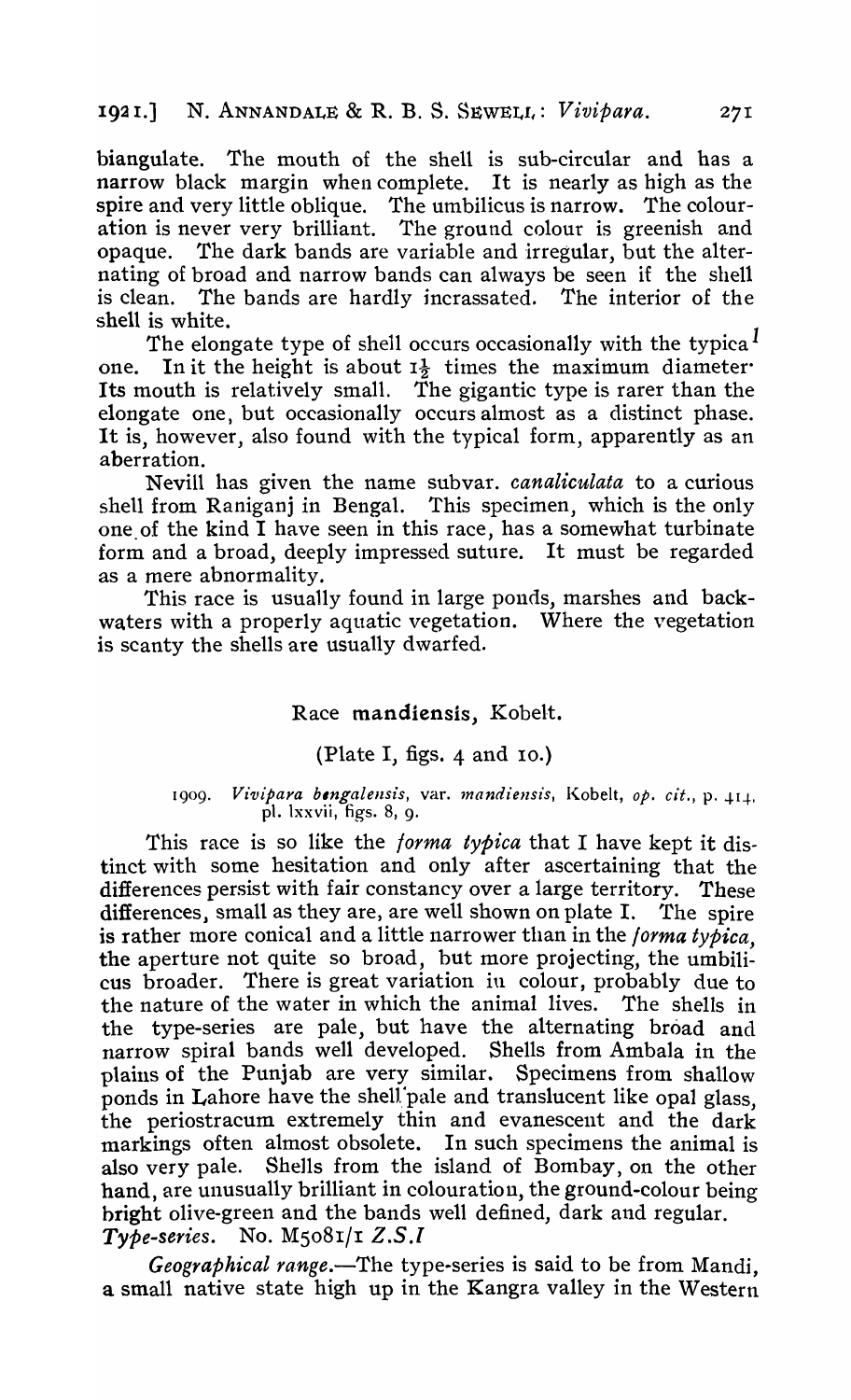Himalayas, but the fauna of this district is mainly Palæarctic and the occurrence of V *bengalensis* needs confirmation. The specimens examined by Kobelt, moreover, agree precisely with those from the plains of the northern Punjab. The range of the race certainly extends from Allahabad at the junction of the Jumna with the Ganges to the northern limits of the plains of the Punjab on the one hand and to the shores of the Arabian Sea at Bombay on the other. It may be described as the common race of northwestern India.

Both the "elongate" and the "gigantic" type of shell occur in this race occasionally, but the "normal" type is very much more common than either.

I have found this race in the Punjab in small ponds that in winter were extremely shallow and completely devoid of phanerogamic vegetation. In such environment the mollusc buries itself in the mud as the water dries up.

### Race nepalensis, Kobelt.

## (Plate I, fig. 7.)

#### 1909. Vivipara bengalensis, var. nepalensis, Kobelt, op. cit., p. 44, pl. xxlvii, fig. 10.

This race is rather more distinct from the *forma typica* than the preceding one, but many shells occur that would be difficult to assign to one race or the other and as a whole *nepalensis*  merges so gradually into the still more distinct Assamese form *balteata* that it is impossible to draw a precise line between them. The shells are of moderate size, as a rule a little smaller than those of *bengalensis.* The whorls are more contracted and not so convex in outline, distinctly flattened as a rule outside the suture; the aperture is smaller, narrower and more pointed above and the umbilicus still narrower. The body-whorl often shows a tendency to become biangulate and the dark bands are sometimes incrassated. The colours are usually rather deep, but dull, and the bands are well developed.

The "normal" type of shell is much the commonest, but the " elongate" type occurs occasionally.

*Type-series.* No. M5080/1 *Z.S.I.* 

*Geographical Range.*—The range extends from the Nepal valley along the base of the Eastern Himalayas as far east as Siliguri, below Darjiling. At or near this point the race merges into the Assamese race *balteata.* Specimens from Gauhati on the Brahmaputra, however, belong to it rather than to the latter. They are much more brightly coloured than specimens from Nepal.

I found the race common in ponds with submerged and floating vegetation at Gauhati.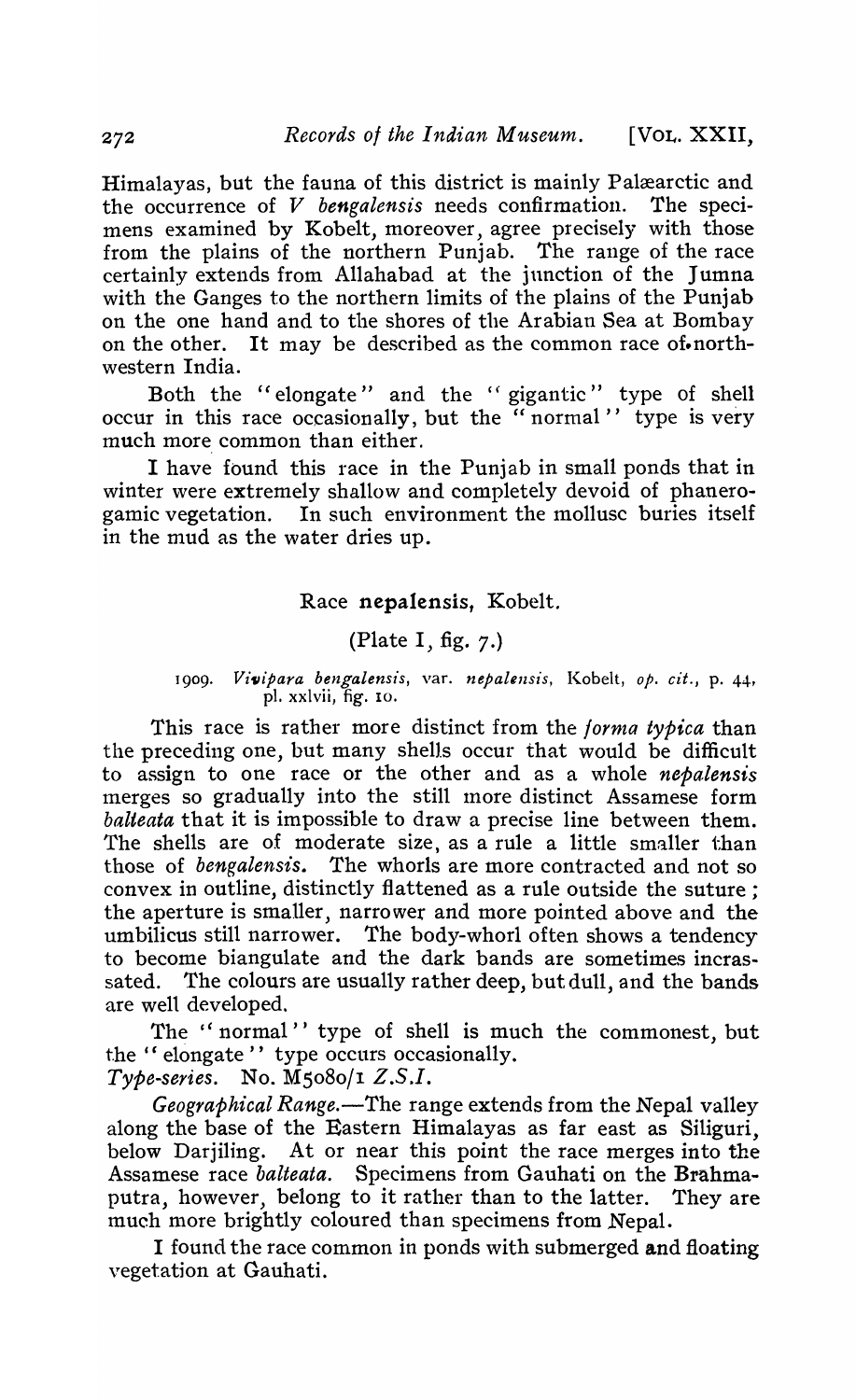### Race balteata (Benson).

## (Plate I, fig. 8.)

*1836• Paludina bengalensis,* var. *balteata,* Benson, *Journ. As. Soc Beng*. pt. 2, p. 745.

*1909. Vivipara (bengalensis* var.) *balteata,* Kobelt, *Ope cit.,* p. 415, pl. lxxvii, figs, 11-12.

Were all the shells of this race like the one figured by Kobelt, there would be little doubt as to the propriety of regarding it as specifically distinct; but his figure represents an extreme type, which, though common, is by no means universal in the race. My own figure (pI. I, fig. 3) represents a shell that goes almost to the opposite extreme. Both types are present in several series examined from Sylhet and the eastern parts of the Brahmaputra valley It will be noticed that Kobelt's figure represents a small shell of the "elongate" type, mine a larger one of the "normal" type.

Most shells resemble the former. They rarely exceed 20 mm.<br>eight and are narrow in proportion. The whorls are somein height and are narrow in proportion. what contracted, the aperture ovoid and the umbilicus closed. The dark bands are well developed and sometimes all of them are very narrow. They are frequently thickened and prominent. Shells of the" normal" type are often larger, with a very large sub-circular aperture. Their body-whorl is frequently almost biangulate, and the dark bands alternate in width. Intermediates between the two types are not uncommon. In both types, the shell is very thin and quite translucent when fresh. Specimens can often be found so similar to some of those of the Burmese race *doliaris* that they can hardly be distinguished from them. Others closely resemble Peninsular shells of the phase *annandalet'.* 

*Geographtcal Range.-The* headquarters of this race is the Sylhet valley in southern Assam, but it also occurs in the eastern part of the valley of the Brahmaputra. It is absent from Manipur. There are specimens in the Indian Museum labelled Siliguri but this is probably a mistake for Silcuri in Cachar, where Benson originally obtained specimens.

I am informed that this race is often found in flooded ricefields.

Race doliaris (Gould).

# (Plate  $I$ , fig. 9.)

*1843. Paludina doliar£s,* Gould, *P1'oe. Bost. Soc. Nat. Rist.* I, p. 14-J. 1869. *Paludina digona, Blanford, Proc. Zool. Soc. London., p. 445.* 

*1876: Palu¢.ina diguna,* Hanley and Theobald, *op. cit.,* pI. cxv, fig. 7.

The most characteristic feature of this race is the one described in Blanford's name *digona.* The biangulate outline of the body-whorl is due to the presence of two spiral ridges which are merely dark bands thickened, but this feature is not equally developed in all individuals and in some is ahnost absent. In typical specimens the aperture is exceptionally large and wide, the columellar edge prominent, and the umbilicus rather broad;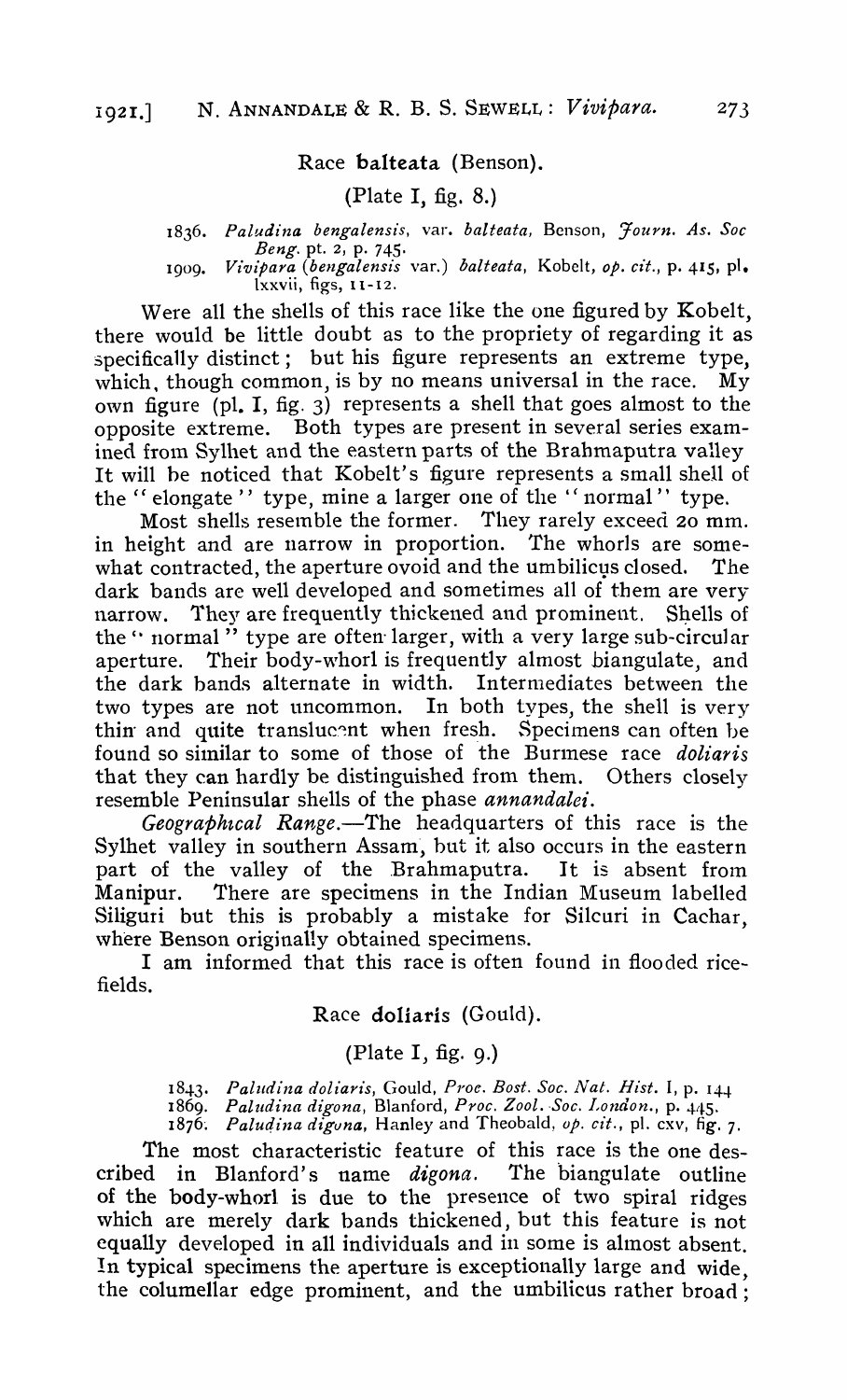but these characteristics are inconstant, especially in shells of the " elongate" type, which are found not uncommonly. In both this and the "normal" type, however, the shell is relatively broader than in the corresponding types in the *forma typica*, and the upper surface of the whorls is more or less broadly and obliquely flattened; the dark bands, which have the typical arrangement, are as a rule slightly incrassated and the aperture is subangulate, at any rate to a slight degree, at its outer and lower extremity. The size is usually larger than that of *balteata*  but a little smaller than that of the forma *typica.* 

In some respects the three eastern races *(nepalensis, balteata*  and *doliaris)* represent a developmental series and would seem to indicate that there has been a tendency for the species to develop along certain lines as it proceeds eastwards, notably in the assumption of dark spiral bands of a prominent character and the special development of two of these bands as keels. A similar line of development can also be traced, but less completely, in the Peninsular phases of the species.

*Geographical Range.--The* race *doliaris* has its headquarters in the valley of the Irrawadi, down which its range extends at any rate from Bhamo to the delta. It is also found on the lower Siltang and probably on the lower Salween.

### Race eburnea, nov.

# (Plate II, figs.  $I-2$ .)

In this race the shell is as a rule slightly narrower than in the *forma typica* and its aperture smaller; the body-whorl is also less enlarged and does not project outwards to the same extent in dorsal view. The whorls are narrow but distinctly flattened outside the suture and the body-whorl sometimes shows a tendency to become biangulate. The longitudinal striae are very fine and as a rule more regular than in *bengalensis* (s.s.), and strong traces of spiral sculpture can nearly always be detected with the aid of a good hand-lens. The aperture of the shell is slightly pyriform and the umbilicus is very narrow if not completely closed. The shell-substance when fresh has an ivory-like appearance. The outer surface is lightly tinged with yellowish olive and the spiral bands are never very dark. Sometimes they are obsolescent) but traces of them can usually be found at any rate on the upper whorls and the a1ternating broad and narrow bands are often quite clear. Sometimes the dark bands coalesce on the body-whorl. The aperture never has a black rim.

Elongate shells are not uncommon and individuals intermediate between this type and the normal one occur more frequently than in the forma *typica.* 

The animal in this race is pale olivaceous and has a peculiar translucent appearance, but the yellow spots characteristic of all races are never obsolete.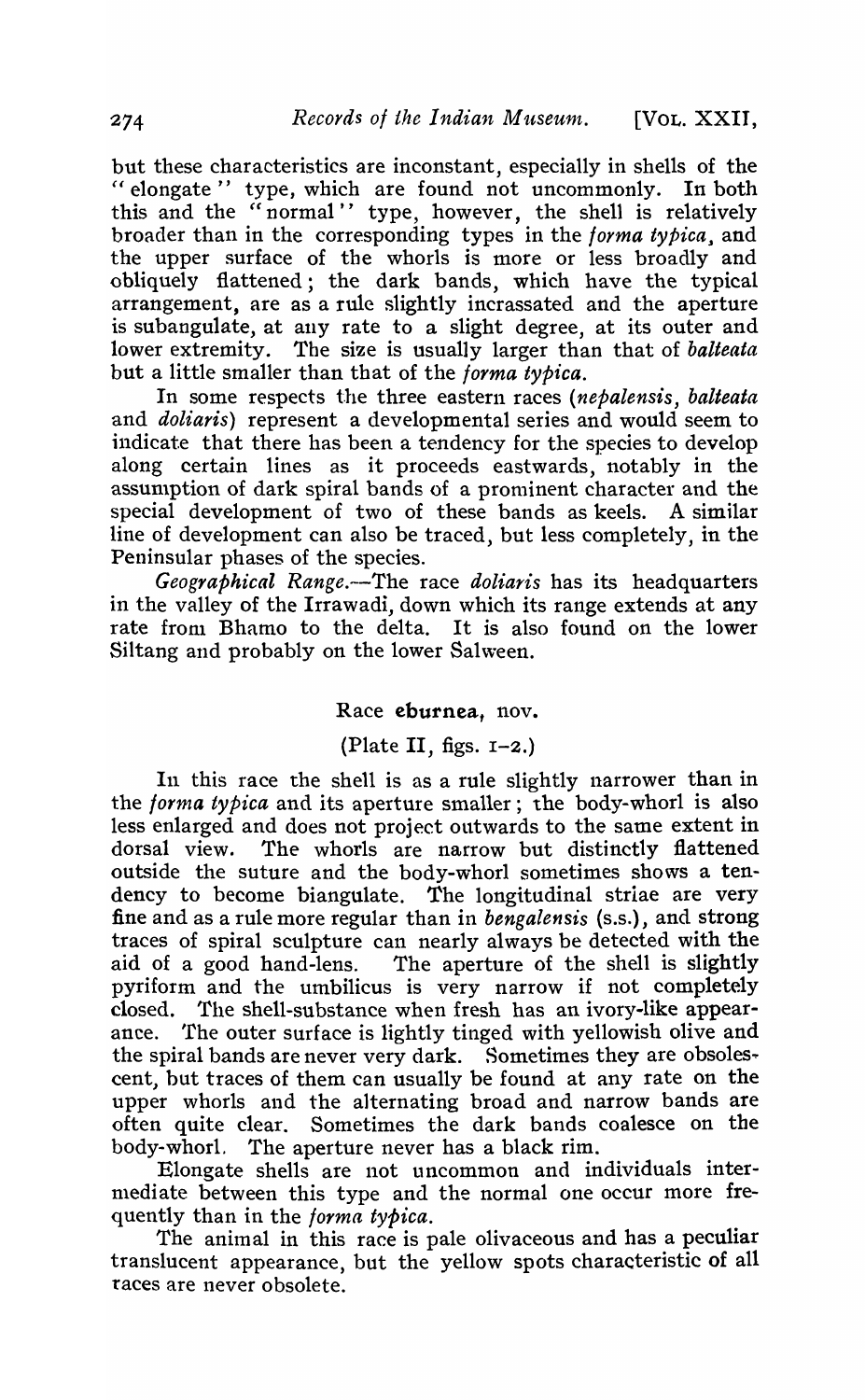# 192I.) N. ANNANDALE & R. B. S. SEWELL; *Vivipara.*

Type-series. No. M11960/2 Z.S.I (from the Keligiri reservoir Nellore district, Madras).

Geographical Range.-This is the race commonly found in the large reservoirs of the Madras Presidency and the central parts of India. It occurs in abundance as far north as Sambalnur in the It occurs in abundance as far north as Sambalpur in the interior of Orissa and has been collected occasionally in the south central parts of the Ganges valley. Specimens from the northern parts of its range are nearer the *torrna typica* than those from the eastern districts of Madras. Nevill states *(Cat. Moll. Ind. Mus.*  p. 27) that the spiral bands are sometimes absent in specimens from near Calcutta, but such specimens are mere albinistic aberrations and do not resemble *eburnea* in other respects.

The race is usually found in perennial bodies of still water. It reaches its maximum development among algae growing on stones.

I include provisionally in this race a small series of specimens from a large pond in the town of Godaveri in the eastern part of Madras. The shells are similar in shape but have the suture more impressed. In one specimen, indeed, it is canaliculate, and so In one specimen, indeed, it is canaliculate, and so deep that it forms an actual break in the shell at certain points, where the soft parts are exposed; but this shell was evidently diseased. The pigmentation of the shell is very dense, the outer The pigmentation of the shell is very dense, the outer surface being blackish brown with only traces of the spiral bands, while the interior is deep blue. The animal was also very dark.

These specimens were found amongst dense masses of the Water Hyacinth and *Pistia stratiotes,* so congested that many of the plants were rotting. Their peculiarities may be due to this fact.

Race colairensis, nov.

(Plate I, figs. 5-6.)

This race is one of the most distinct with which I am acquainted. It is remarkable for the elongate form of the shell and its relatively small aperture, which is almost circular. These features are noteworthy both in the normal and the elongate type, which occurs rarely with the former. The shell is of very large size, but thin and somewhat translucent. The pigmentation is rather deep, but dull. The alternating broad and narrow bands are distinct. The sculpture resembles that of the *forma tYPical* 

*Type-series.* No. MII96I/2 *Z,S.l.* 

*Geographical Range*.—I know this race only from a single pond at the village of Sriparptipada on the edge of the swamps that skirt the Colair Lake in the Kistna district of Madras. Specimens from the lake itself belong to the race *eburnea.* 

*Habits.*-The pond in which my type-series was obtained was deep and contained abundant water although the district was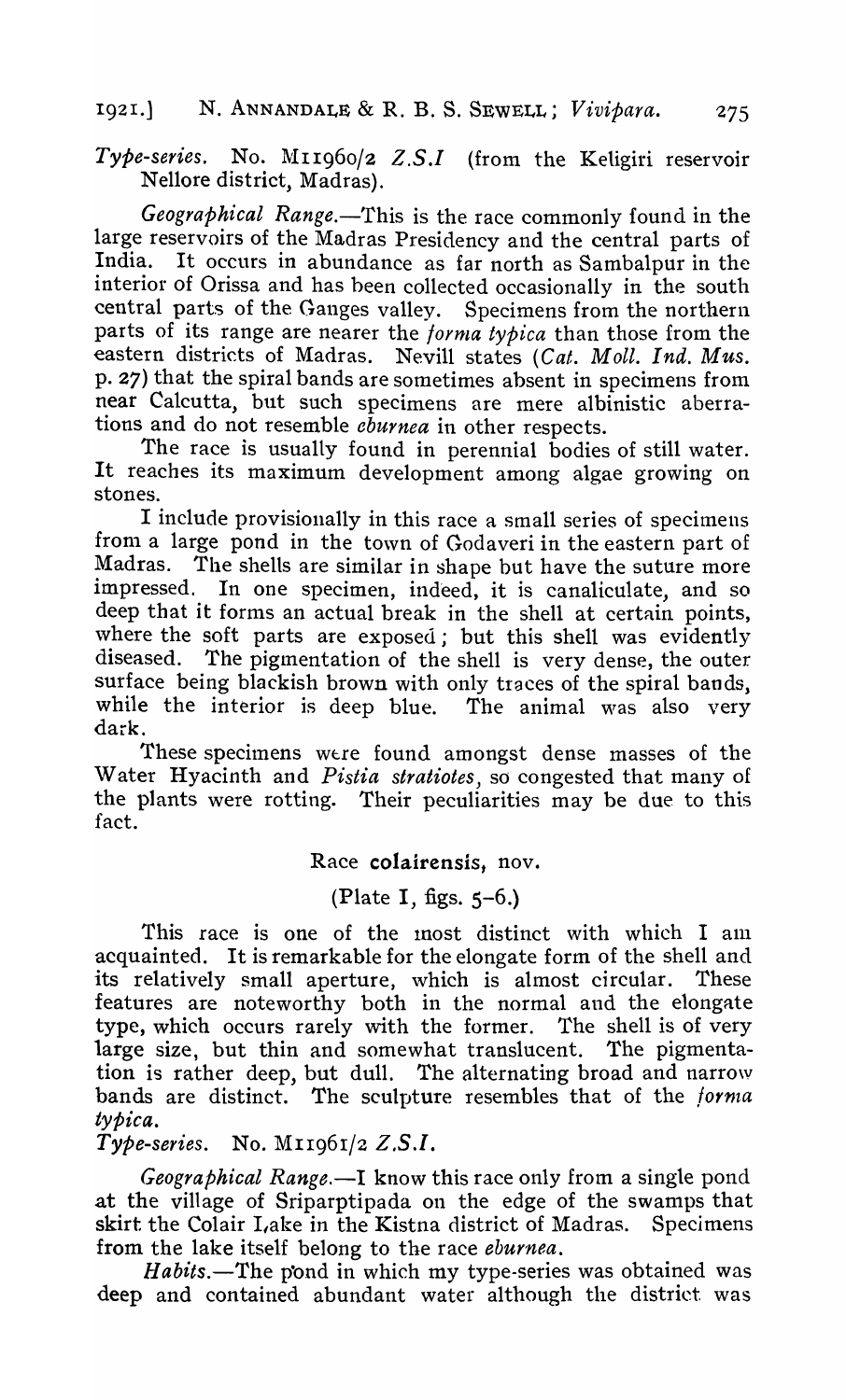suffering from a very serious drought at the time of my visit (September, 1918), It had an abundant and healthy vegetation of submerged weeds and plants with floating leaves (Limnanthemum and water-lilies) were also abundant and healthy. The molluscs were taken among the leaves in great profusion. Their habitat was of a type more common in Lower Bengal than in Madras.

This exhausts the number of true races with which I am acquainted and we may now turn to the four well-marked phases of the species.

### Phase annandalei, Kobelt.

## (Plate II, figs.  $5-8$ .)

1908. Vivipara annandalei, Kobelt, Nachr. Malak. Ges. LX, p. 161. 1909. *Vivipara annandalei*, Kobelt, in Martini and Chemnitz, Conch. *Cat. 1, 21 (2), p. 296, pl. 57, figs. 11, 12.* 

Kobelt refers to this form as *"eine kritische loynt."* I was prepared to accept it as distinct until I had become acquainted with its habits and had ascertained the fact that in some ponds  $(e.g.$  the tank in the Museum compound, Calcutta) it graded insensibly into the typical form of V *bengalensis,* or rather into a small but not otherwise peculiar phase thereof. Kobelt's description and figures were based on somewhat exceptional specimens of relatively large size and proportionately broad shell. Such individuals occur occasionally but are by no means typical of the phase. On pl. II four shells are shown. Fig.  $5$  represents one of Kobelt's type-series, which is from Vizagapatam in the north-east of Madras. The other three (figs. 6-8) are more typical. The shells examined by Kobelt were, moreover, old specimens and had lost the translucency characteristic of the phase.

The shell is always very thin and light and usually small. The more elongate type is the commoner of the two that occur, but the type-series chances to belong to the other. Apart from the thinness and translucency of the shell, the most characteristic features are the gradual increase in size of the whorls, the shallowness of the suture, and particularly the shape of the aperture, which is distinctly subrhomboidal and subangulate at its anterior extremity. The dark hands are sometimes a little incrassated. Some shells of the phase come very near to some of the Assamese race *balteata.* The animal is usually very pale in colour, but occasionally almost as dark as that of the *forma typica*. I have noticed that in living specimens kept in an aquarium it gradually becomes darker.

This phase is found in the territory both of the *forma typica* and of the race *eburnea*, but I can find no difference between specimens from Calcutta and those from Hyderabad, Deccan. It is commoner in the vicinity of both cities and almost always occurs in pools of rather foul water used for domestic purposes.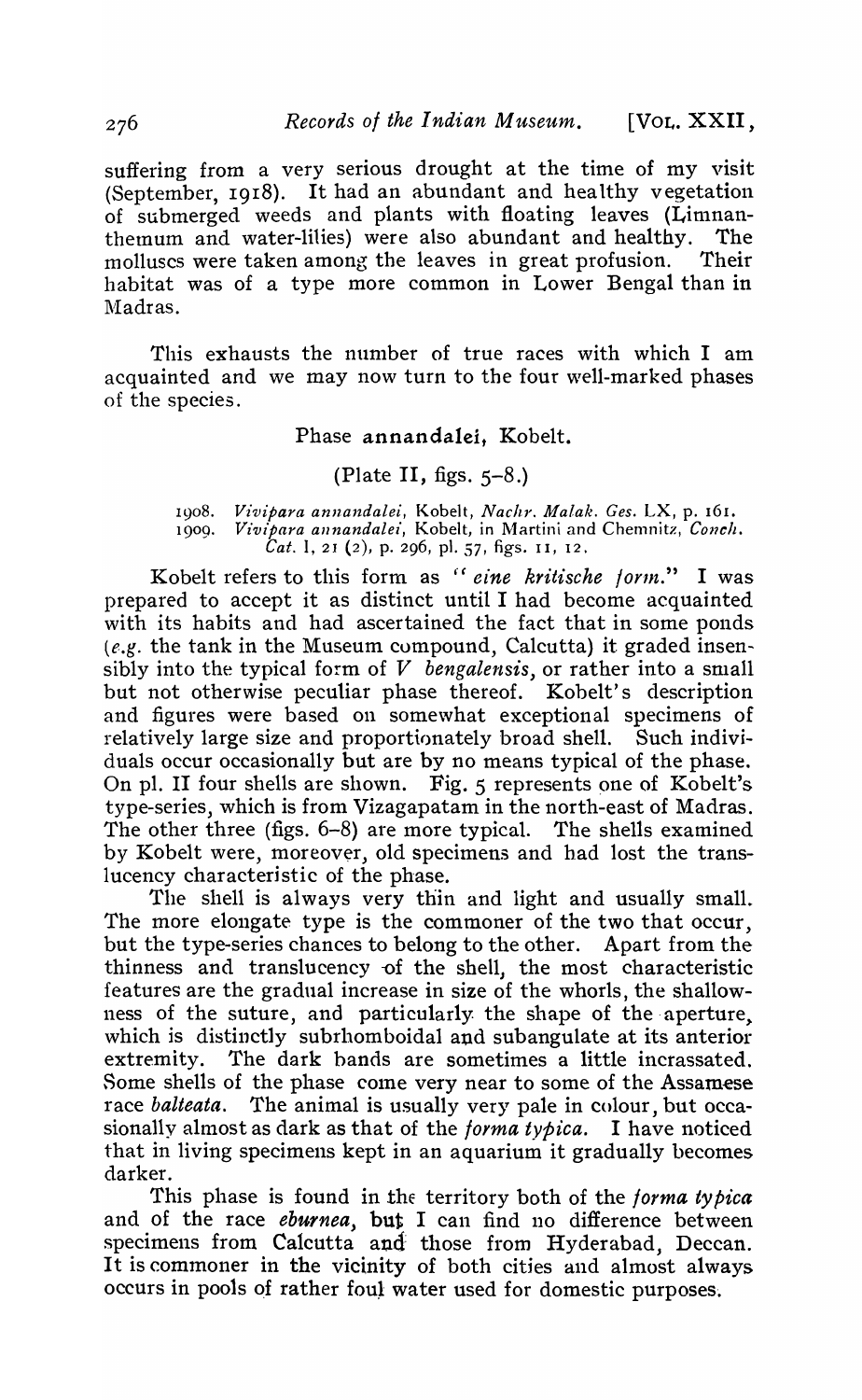### Phase halophila, Kobelt.

## (Plate II, figs.  $9, 10$ .)

1908. *Vivipara annandalei halophila*, Kobelt, *op. cit.*, p. 162.<br>1900. *Vivipara annandalei halophila*, Kobelt, tom. cit., p. 29

Vivipara annandalei halophila, Kobelt, tom. cit., p. 297, pl. 59, figs. 17-20.

The type series of this phase was noted by Nevill as ' a short angula te form, almost indistinguishable from some of the Burmese var. *doliaris.'* It resembles *annandalei* very much as *doliaris* does *balteata,* but is certainly not a local race. The type-series was from the Punjab Salt Range, but I have also examined series from Calcutta and Burdwan in Bengal. The shell has a distorted appearance and is usually eroded at the tip. Its sculpture is coarse and irregular, the dark bands are usually incrassated and the bodywhorl frequently sub-biangulate. The aperture resembles that of the shell of *annandalei,* but is usually larger and broader.

In calling this form *halophila,* Kobelt referred to the name of the locality of the type-series, but it is by no means improbable that the phase does live in water of abnormal chemical composition. Unfortunately I have never found it living myself.

#### Phase incrassata, nov.

(Plate II, figs.  $3, 4$ .)

Shells of this phase differ from those of the race *eburnea*  in being very thick and opaque and in having as a rule coarse irregular varices on the body-whorl. They are often almost devoid of pigment. Sometimes the umbilicus is more open than usual. I have examined a good series from Poona in western and from the Kurnool district in southern India. Unfortunately I know nothing of its habitat, but it resembles *eburnea* so closely in all but the thickness and sculpture of the shell that it can hardly be more than a phase of that race.

#### Phase pachydolicha, Annandale.

1921. *Vivipara bengalensis* phase *pachydolicha*, Annandale, *Rec. Geol. Surv. Ind.,* LI, p. 367, pI. xi, figs. 5-7.

I assign to this phase certain large elongate shells in which the umbilicus is more open than usual, and the mouth small and oval. The whorls are swollen and the sculpture impressed, with the upper surface of the whorls broadly and obliquely, but somewhat obscurely flattened, just outside it. There are numerous distinct minutely sinuate, spiral striae on the surface, and the longitudinal striae are coarse and irregular. The epidermis is a dark olivaceous brown in colour with numerous longitudinal black streaks. The spiral bands are narrow and obscure.

I have seen only two fresh specimens of this phase, but there is a series of fine subfossil shells in the collection of the Geological Survey of India.